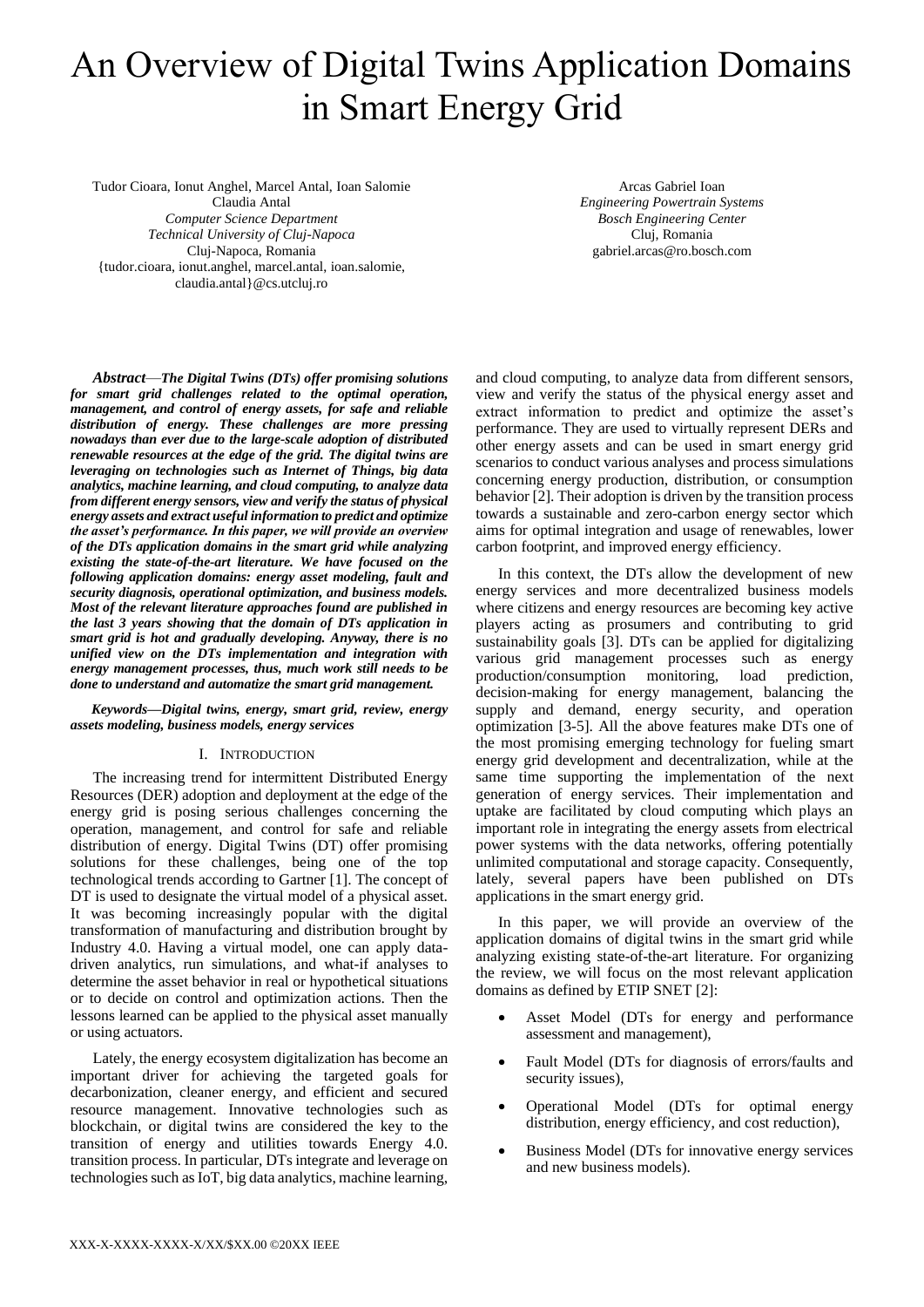The rest of this paper is structured as follows. Section II describes a general architecture for integrating DTs in the smart grid and the technology enablers, Section III presents DTs application domains in the smart grid organized in four relevant ones, while Section IV presents the paper's conclusions.

#### II. ARCHITECTURE AND TECHNOLOGY ENABLERS

Figure 1 shows an architecture for integrating and using DTs in smart grid applications. Several steps need to be implemented by leveraging on state-of-the-art technologies.

The first step is the creation of the DT model based on the actual measurements done on the energy assets [6]. Various characteristics can be of interest such as active of reactive power, frequency, current, energy flexibility, etc. The energy asset model is constructed by using physics or engineering models, statistics, etc. Augmented reality models can be used for improving the human understanding of the energy assets' operational states [7].

The next step addresses the coupling and integration of the DT model with the physical assets using energy sensors and actuators. The IoT sensors will be used to acquire various information regarding the energy assets operation while the actuators are used to enforce actions for control and optimization. The data monitoring will provide the software infrastructure for processing and aggregating the data received from the energy sensors.



Fig. 1. DTs in smart grid applications

The third step aims to provide the technological support for running data-driven analytics on the data collected about energy assets. The smart grid can generate huge amounts of heterogeneous data thus big data analytics and machine learning are usually employed to efficiently handle them [8], [9]. Data generated by the electricity network, weather, or geographical data can be used to improve energy services delivery. The amount of data that is acquired may pose challenges regarding efficient storage and analysis using conventional approaches [10]. Additional challenges are given by the velocity at which new data is generated and moved, the variety in terms of heterogeneity of data that can be integrated, and finally the potential noise and lack of reliability of the acquisition process.

By twining data with accurate DT models of energy assets, valuable insights or information can be extracted and integrated within many smart grids' applications like operation maintenance, energy prediction, security and

protection, errors detection, etc. In this context, machine learning can offer a series of benefits such as efficient load forecasting, better support for decision making or pattern detection. This kind of algorithms may be integrated with all processes and components that assure the smartness of the grid and offers better reliability in guaranteeing the quality and efficiency in energy delivery and may support the implementation of advanced services such as demand response. Machine learning allows for real-time data analysis and prediction of prosumers' energy demand or energy generation by only looking at the energy profiles. To improve accuracy and reduce model uncertainty, the energy-related features, such as demand, generation, the baseline can be fused with non-energy related vectors and contextual features determined using simulations of energy assets DTs.

Finally, the gathered insights are used for optimizing and controlling the operation of the energy assets. Model-based predictive control can be employed on both linear and nonlinear systems [11], [12]. The energy assets are measured and compared to the DT model built and can be used on what if decision making to optimize the future operational states. DT models and predictive control offer promising solutions for optimizing energy efficiency, improving the performance of the energy assets, and deciding on strategies to anticipate negative events that can affect the energy grid resilience.

## III. DTS APPLICATION DOMAINS

## *A. Energy assets modeling*

Energy assets modeling has an important role for smart grid operators since it allows assessing and evaluating the performance of the grid ecosystem and provides new ways for better managing the energy demand, generation, and distribution. Major industry players such as ABB [20] or Honeywell [19] have successfully approached the management of grid assets using DTs.

DTs allow the implementation of complex performance assessment models and for virtually visualize the grid resources energy behavior [3]. The development of real-time analysis of complex energy systems is proposed in [13]. The authors define a framework for DT representation by virtually modeling the grid snapshot states using DTs and applying machine learning algorithms to conduct performance assessments. In [17] the authors propose a platform for smart city energy management leveraging on DTs. Smart meters are used to gather assets data that is fed to DT virtual models of buildings with the final goal of benchmarking the building performance in terms of energy efficiency. In [25] the authors propose the development of a DT-based framework for energy demand management. The real-time data gathered from buildings is virtualized through DTs while ML models are used to offer insights to grid operators. Simulations on the DT models allow to observe demand curves and to safely manage grid response.

In other domains such as manufacturing, DTs can help to virtualize resources for achieving fine-grained energy consumption management and evaluating the energy performance of specific equipment by conducting simulations [22]. DTs are key technology enablers to build accurate models of the physical grid and carry out simulations to determine potential energy service interruptions [26]. In this way, the running of tests directly on the grid is avoided and continuous assessment platforms can be developed.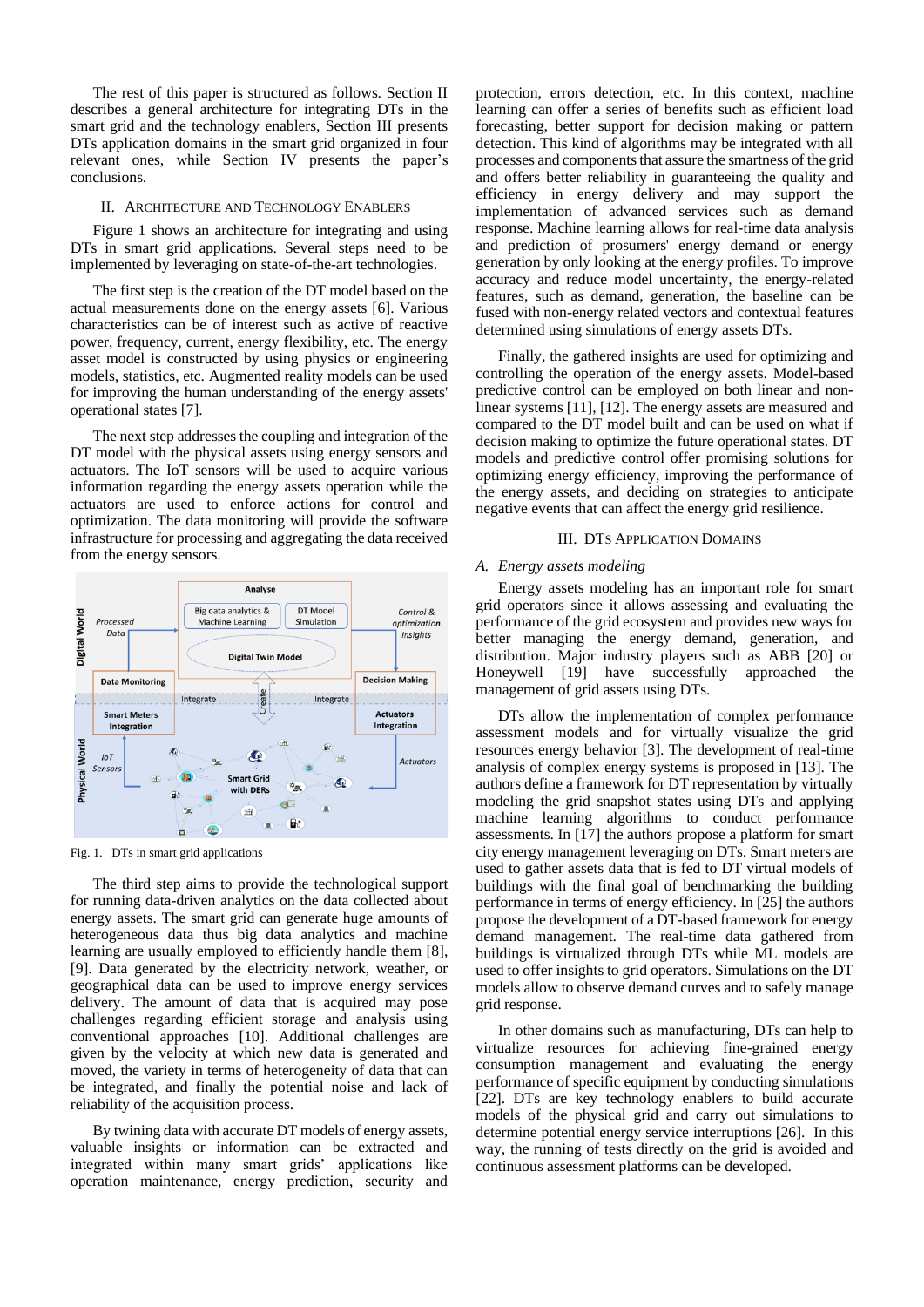In the case of renewable energy resources, the development of DTs poses challenges such as independent monitoring of their operation to reflect their real-time functionality, the different time and scale granularity, or the intermittence of generation [16]. Mathematical models are defined to represent measurable parameters of photovoltaic systems and to further run simulations to evaluate their generation performance [14]. Similarly, wind farms and wind turbine management can be optimized by representing these assets as DTs, estimating in real-time their performance, and managing their health [15]. Characteristics and operational parameters of such assets are represented in virtual spaces and then further processed. DTs are used for representing energy storage systems virtually and assessing their performance to define operation scheduling plans before proper operation [4]. They are built upon real operation parameters of energy storage systems and simulations are used to define charging/discharging schedules based on ML techniques and decision trees.

Electric Vehicles (EVs) are growing in numbers posing serious concerns for smart grid operators. Studies highlight the added value of DTs of EV assets especially for delivering intelligent charging management. Using complex simulations, the grid can understand different types of negative scenarios such as congestion management and can avoid them by better administrating the charging stations [24]. In other approaches, DTs are used for modeling fleets of EVs and simulating their behavior to better manage their charging schedules [23]. Parameters such as energy consumption, charging capacity, and charging frequency are used to create virtual models. Time-series simulations are used for evaluating the performance of a network of EV charging stations and to make decisions for design and architecture optimization in terms of density and location.

Finally, a rather common approach for DT modeling found in the state of the art is to use semantic web and ontologies. They allow building multilayer architectures for the specific configurations of the smart grids and for various energy assets [18]. Consumers' load profiles, generation infrastructures, power supply systems can be all modeled using hierarchical structures provided by ontologies and fed as input to reasoning processes to assess their performance. Moreover, the usage of semantic web technologies for modeling energy assets allows for achieving a certain level of genericity for the modeling and simulation solutions being able to be easily adapted to different energy assets or types of smart grid architectures [21].

## *B. Fault and security diagnosis*

As the smart grid, operational complexity is increasing faults may occur in various components of the electrical infrastructure [38]. The main challenges are to timely diagnose and eventually avoid them. Otherwise, they can cause instabilities, energy distribution problems, losses that may culminate with power outrage [37]. At the same time, cyber-attacks or natural disasters can also lead to failures, privacy breaches, and even blackouts [39]. For example, a coordinated attack on the energy grid of Ukraine has caused a power blackout that affected 225,000 households [40].

Even though DTs have promising features for addressing all these aspects for energy grids few relevant approaches can be found in the literature. In the case of dynamic systems like the smart grid, a balance should be kept between fault estimation and state estimation [6]. DTs can be used to predict potential failures, detect security issues that may affect the safe operation of energy assets, and implement mitigation actions or predictive maintenance processes [36], [37], [38]. Machine learning models and discrete-time models are proposed to detect potential warnings at the edge of the grid while transient state estimators may predict future operational faults [34]. Digital twins of grid batteries are proposed by fusing the degradation modes with machine learning techniques. This approach enables the identification and diagnosis of battery faults as well as the more advanced control of battery usage prolonging their lifetime [35]. A DT model for fault detection of drivetrains in offshore wind turbines is defined in [39]. Besides fault detection, the DTs are used to diagnose the faults and for implementing a predictive maintenance process. Mathematical models and analyses are used for fault diagnosis in the case of different energy assets. In [14] a digital twin of a Photovoltaic System energy conversion unit is described, while the fault is detected using error residual vectors, enabling real-time detection.

Even though DTs have great potential for managing more efficiently the energy assets security challenges need to be addressed [42]. Digital twins are proposed and used as a solution for analyzing potential threats to the smart grid and to assess its resilience. The DT model the grid operation to detect and avoid energy services disruptions [41]. The smart grid cybersecurity standards and potential threats are reviewed, and the authors propose the use of DTs to mitigate the lack of standardization. In [5] DT is used as a solution to mitigate coordinated attacks onto a network of interconnected power grids. Concepts like the IoT shadow and cyber-physical DT of the micro-grids network are mathematically formalized while an agent-based resilient control algorithm is implemented to detect attacks. Software-defined networks and digital twins are successfully used in [41] to improve the resilience of the smart grid in case of attacks such as distributed denial-ofservice or packet delay.

## *C. Grid operation and control*

For optimizing energy consumption, reducing costs, and improving efficiency, DTs can act as an intermediary layer above the energy grid resources through which control decisions can be validated and enforced in real-time. Combined with trending technologies such as blockchain, they can be used to run predictions or simulations to estimate how a physical system acts in a specific situation and to improve its operational control [33]. In the case of large-scale distributed energy grids with lots of interconnected energy assets joining DTs with the decentralized nature of blockchain technology and smart contracts can further improve the smart grid operation and control starting from twinning the resources and adding them to blockchain networks [51].

DTs can pave the way for building platforms that involve complex event processing, ML, and that are mainly used to digitize the grid dispatching rules and optimize the energy distribution. DTs for Net Zero Energy Buildings are considered a solution to optimize the renewable usage and efficiency in energy consumption [27]. They deal with thermal models, energy usage, and cost analysis as DT components to optimize the energy efficiency of apartments. Simulation can be carried out also for the thermal design of a heating and cooling system of buildings using DTs [28]. For optimal energy, distribution approaches propose modeling distribution transformers as DT and computing medium voltage (MV) waveforms for identifying problems that may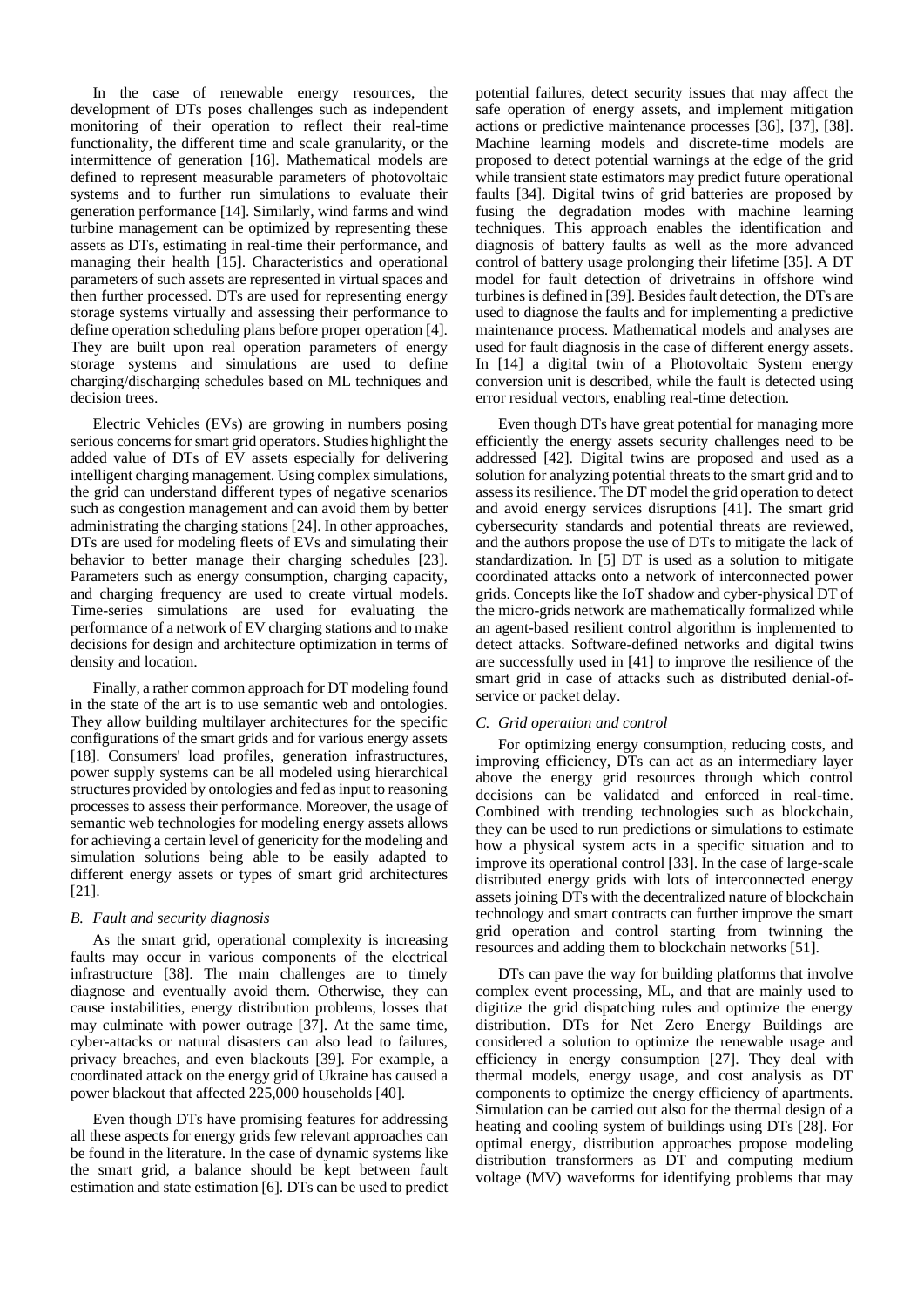arise and congestion points [29]. In [30] the authors combine distributed network concepts with DT to evaluate the performance of smart grid distribution network transformers operation to defects and fix them before real-world deployment. Similarly, in [31] DTs are used to optimize energy resource usage and energy distribution paths. The model is combined with particle swarm optimization (PSO) algorithms optimization and times-series based simulations are carried out. To analyze the behavior under critical events in the power grid DT can be combined with decision-making techniques based on neural networks [32]. Such rule-events approaches can be assessed on DTs of the real-world distribution system assets to detect the critical events and to enforce intelligent control.

The complexity of the energy system is addressed using a system of system engineering as a methodology in which each sub-system integration can be optimized using DTs [52]. In [53] the authors propose an integrated energy system for testing and evaluating the impact of demand-response equipment on energy distribution. The simulation environment is modeled using a system of systems approach while hardware in the loop is used to run and control the simulation. Finally, in [54] an optimization process is implemented on top of a thermal and electrical system of system model of a DC. System-level flexibility and nonlinear optimization processes are used to grid the DC energy demand towards a target goal.

## *D. Business models*

Traditionally a business model should define how an enterprise will deliver value to customers, how customers will pay for the value, and how the enterprise will convert those payments to profit [43]. In this context, DTs have been proposed for managing customer profiles, expectations and raise their awareness about the new energy services that are made available [3]. Data regarding customer preferences, satisfaction, and behavior are used to construct DTs and fed to train and run big data analytics to generate reports for customer awareness. Indeed, DTs are currently seen as a key asset for customer engagement. Using historical customer data, a DT profile can be constructed and used as a baseline for creating energy customer-targeted service offers. This kind of digital twins enabled process is applied in various domains such as transportation, online shopping, and energy grid [44], [24], [25].

In the energy domain the flexibility profiles of non-gridowned energy assets, devices such as heat pumps, EVs, hot water boilers, are not coupled with information relating to the user's wishes in terms of comfort, convenience, and wellbeing [40]. A user's DT profile seamlessly incorporates their flexibility profiles representing the selected flexibility assets can increase the "smartness level" of buildings which will lead to increased participation in energy flexibility services [45], [17]. In this way, the small-scale energy prosumer is enabled to trade their energy flexibility and participate in flexibilitydriven demand response (DR) programs. Moreover, the DTs may drive the design and implementation of cross-value chain DR business models, which enable increased consumers' DR participation and hence enable better grid management, while contributing to electricity grid reinforcement and obtaining lower energy prices for consumers [47].

In this context, the business models are based on open horizontal integration across the entire socio-economic ecosystem of the smart grid. All interested energy stakeholders will be enabled to cooperate at the digital level taking advantage of prosumers-owned energy flexibility assets. The business models will exploit digital global awareness of both energy demand and supply at the edge of the grid level facilitated by the DTs integration to define and deliver new customized energy services leveraging on increased levels of energy flexibility.

DTs facilitate the design and the development of customized energy services to appropriate clusters of prosumers organized in communities and the investigation of novel virtual aggregation business models [48], [49]. New sharing economy models can be validated in smart grid scenarios by leveraging on DTs of flexibility assets [46]. In this case, the consumers, the owners of flexible assets, and energy stakeholders will cooperate to achieve communitylevel welfare or energy grid sustainability objectives [47]. In that respect monetary and non-monetary incentives are split among the different local energy stakeholders, consumers and grid operators will be motivating energy consumers' participation in such energy communities. Also, the incentives can be used for additional investments in community levels energy assets for unlocking even more flexibility or for increasing the levels of renewable energy locally used [16]. In that respect, the DTs of energy assets will allow the investigation of business innovation using various configurations of shared asset ownership at the local community level.

DTs can be used for accurately estimating communitylevel flexibility and to find local synergies using simulations with other energy carriers such as gas, water, and heat for increasing the levels of flexibility committed [3]. Shared assets like energy storage systems lack solutions for digital integration which prevents fine-grained asset monitoring and cost-effective and efficient and reliable operation [4]. These can be facilitated by the usage of DTs and data-driven analytics to analyze the performance of the individual assets concerning performance degradation and utilization rate [22]. On top value stacking energy services, offers can be defined at the interplay among energy, mobility, health, or ambient assistive living.

Finally, the DTs can facilitate the implementation of virtual energy aggregation business models. In this case, prosumers may join in virtual coalitions such as Virtual Power Plants to deliver energy services to grid operators or to trade energy on different markets [47], [48]. The main drivers, in this case, are the increasing need to optimize the output from multiple local generation assets (i.e. wind turbines, small hydro, photovoltaic, back-up generators, etc.) and the increase of constituents' prosumers profit. The DTs can be used for analyzing and predicting the energy profiles [10] of such coalitions that mix different energy generation assets which have different energy generation models and scale with a view of reducing the associated uncertainty and optimally deliver energy services.

#### IV. CONCLUSIONS

In this paper, we presented an overview of the most relevant application domains of DTs in the energy field by conducting literature analysis, describing classifying the approaches found. After searching several databases, 52 papers on DT and energy have been selected and classified according to four application domains: energy asset modeling,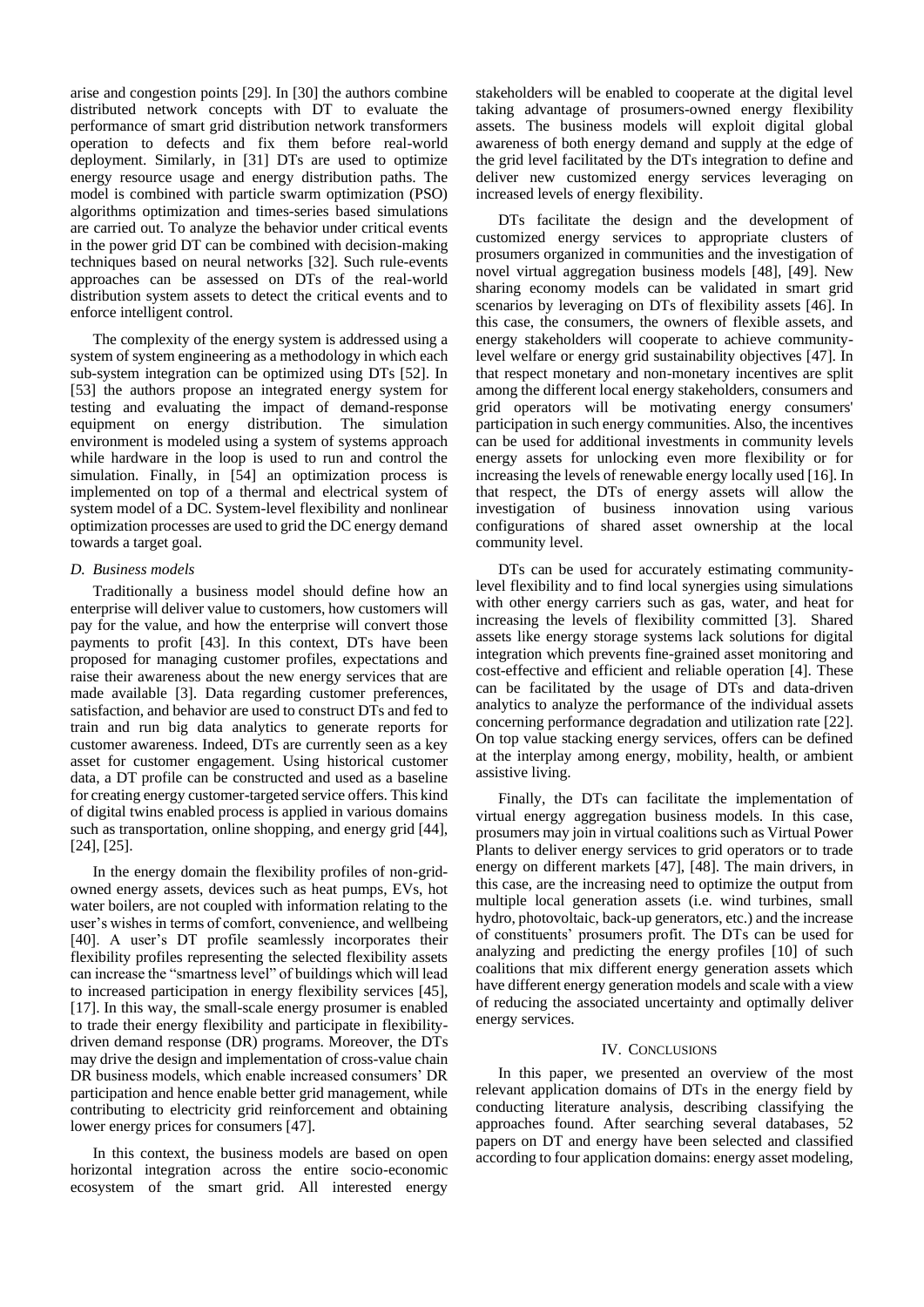fault and security diagnosis, grid operation optimization, and control and business models.

Even though DTs offer promising features in managing several aspects of the smart energy grid a relatively low number of papers can be found in the literature addressing the DTs applications in the energy domain. There is no consensus or unified modeling and implementation process for DTs integration with smart grid management processes. Each reviewed paper is focused on the development of specific aspects of features of DTs tailored for different energy assets, smart grid configurations, or energy services.

Anyway, since most of the literature approaches identified are from the last two or three years (over 81%) we can conclude that DTs applications in the energy grid are gradually developing the researchers starting to explore indepth critical aspects of their implementation. But the ultimate goal of understanding and replicating completely the behavior of the physical energy asset and automating smart grid management is still far away.

#### ACKNOWLEDGMENT

This work has been conducted within the BRIGHT project grant number 957816 funded by the European Commission as part of the H2020 Framework Programme and it was partially supported by a grant of the Romanian Ministry of Education and Research, CNCS/CCCDI–UEFISCDI, project number PN-III-P3-3.6-H2020-2020-0031.

## **REFERENCES**

- [1] Gartner Survey Reveals Digital Twins Are Entering Mainstream Use, 2019, https://www.gartner.com/en/newsroom/press-releases/2019-02- 20-gartner-survey-reveals-digital-twins-are-entering-mai
- [2] ETIP SNET Technical report, Digitalization of the Energy System and Customer Participation, 2018, https://www.etip-snet.eu/wpcontent/uploads/2018/10/ETIP-SNET-Position-Paper-on-Digitalisation-FINAL-1.pdf
- [3] Abiodun E. Onile, Ram Machlev, Eduard Petlenkov, Yoash Levron, Juri Belikov, Uses of the digital twins concept for energy services, intelligent recommendation systems, and demand side management: A review, Energy Reports, Volume 7, 2021, Pages 997-1015, ISSN 2352- 4847, https://doi.org/10.1016/j.egyr.2021.01.090.
- [4] Park, H.-A; Byeon, G.; Son, W.; Jo, H.-C.; Kim, J.; Kim, S. Digital Twin for Operation of Microgrid: Optimal Scheduling in Virtual Space Digital Twin. Energies 2020, 13, 5504. https://doi.org/10.3390/en13205504
- [5] A. Saad, S. Faddel, T. Youssef and O. A. Mohammed, "On the Implementation of IoT-Based Digital Twin for Networked Microgrids Resiliency Against Cyber Attacks," in IEEE Transactions on Smart Grid, vol. 11, no. 6, pp. 5138-5150, Nov. 2020, doi: 10.1109/TSG.2020.3000958.
- [6] Sin Yong Teng, Michal Touš, Wei Dong Leong, Bing Shen How, Hon Loong Lam, Vítězslav Máša, Recent advances on industrial data-driven energy savings: Digital twins and infrastructures, Renewable and Sustainable Energy Reviews, Volume 135, 2021, 110208, ISSN 1364- 0321, https://doi.org/10.1016/j.rser.2020.110208.
- [7] Chan Qiu, Shien Zhou, Zhenyu Liu, Qi Gao, Jianrong Tan, Digital assembly technology based on augmented reality and digital twins: a review, Virtual Reality & Intelligent Hardware, Volume 1, Issue 6, 2019, Pages 597-610, ISSN 2096-5796, https://doi.org/10.1016/j.vrih.2019.10.002.
- [8] Q. Qi and F. Tao, "Digital Twin and Big Data Towards Smart Manufacturing and Industry 4.0: 360 Degree Comparison," in IEEE Access, vol. 6, pp. 3585-3593, 2018, doi: 10.1109/ACCESS.2018.2793265.
- R. Snijders, P. Pileggi, J. Broekhuijsen, J. Verriet, M. Wiering and K. Kok, "Machine Learning for Digital Twins to Predict Responsiveness of Cyber-Physical Energy Systems," 2020 8th Workshop on Modeling

and Simulation of Cyber-Physical Energy Systems, Sydney, NSW, Australia, 2020, pp. 1-6, doi: 10.1109/MSCPES49613.2020.9133695.

- [10] A. Marlen, A. Maxim, I. A. Ukaegbu and H. S. V. S. Kumar Nunna, "Application of Big Data in Smart Grids: Energy Analytics," 2019 21st International Conference on Advanced Communication Technology (ICACT), PyeongChang, Korea (South), 2019, pp. 402-407, doi: 10.23919/ICACT.2019.8701973.
- [11] S. Adhau, S. Patil, D. Ingole and D. Sonawane, "Embedded Implementation of Deep Learning-based Linear Model Predictive Control," 2019 Sixth Indian Control Conference (ICC), Hyderabad, India, 2019, pp. 200-205, doi: 10.1109/ICC47138.2019.9123159.
- [12] B. V. Patil, K. V. Ling and J. M. Maciejowski, "Optimal nonlinear model predictive control based on Bernstein polynomial approach," 2017 IEEE 56th Annual Conference on Decision and Control (CDC), Melbourne, VIC, Australia, 2017, pp. 4363-4369, doi: 10.1109/CDC.2017.8264303.
- [13] M. Zhou, J. Yan and D. Feng, "Digital twin framework and its application to power grid online analysis," in CSEE Journal of Power and Energy Systems, vol. 5, no. 3, pp. 391-398, Sept. 2019, doi: 10.17775/CSEEJPES.2018.01460.
- [14] P. Jain, J. Poon, J. P. Singh, C. Spanos, S. R. Sanders and S. K. Panda, "A Digital Twin Approach for Fault Diagnosis in Distributed Photovoltaic Systems," in IEEE Transactions on Power Electronics, vol. 35, no. 1, pp. 940-956, Jan. 2020, doi: pp. 940-956, Jan. 2020, doi: 10.1109/TPEL.2019.2911594.
- [15] K. Sivalingam, M. Sepulveda, M. Spring and P. Davies, "A Review and Methodology Development for Remaining Useful Life Prediction of Offshore Fixed and Floating Wind turbine Power Converter with Digital Twin Technology Perspective," 2018 2nd International Conference on Green Energy and Applications (ICGEA), Singapore, 2018, pp. 197-204, doi: 10.1109/ICGEA.2018.8356292.
- [16] A. Ebrahimi, "Challenges of developing a digital twin model of renewable energy generators," 2019 IEEE 28th International Symposium on Industrial Electronics (ISIE), Vancouver, BC, Canada, 2019, pp. 1059-1066, doi: 10.1109/ISIE.2019.8781529.
- [17] Francisco A., Mohammadi N. and Taylor J.E. Smart city digital twin– enabled energy management: Toward real-time urban building energy benchmarking, J. Manage. Eng., 36 (2020), Article 04019045, 10.1061/(asce)me.1943-5479.0000741
- [18] S. K. Andryushkevich, S. P. Kovalyov and E. Nefedov, "Composition and Application of Power System Digital Twins Based on Ontological Modeling," 2019 IEEE 17th International Conference on Industrial Informatics (INDIN), Helsinki, Finland, 2019, pp. 1536-1542, doi: 10.1109/INDIN41052.2019.8972267.
- [19] [https://www.honeywellprocess.com/en-](https://www.honeywellprocess.com/en-US/online_campaigns/asset_performance_insight/Documents/PINForgeAPMR1.pdf)[US/online\\_campaigns/asset\\_performance\\_insight/Documents/PINFor](https://www.honeywellprocess.com/en-US/online_campaigns/asset_performance_insight/Documents/PINForgeAPMR1.pdf)
- [geAPMR1.pdf](https://www.honeywellprocess.com/en-US/online_campaigns/asset_performance_insight/Documents/PINForgeAPMR1.pdf) [20] [https://search.abb.com/library/Download.aspx?DocumentID=9AKK1](https://search.abb.com/library/Download.aspx?DocumentID=9AKK107492A3437&LanguageCode=en&DocumentPartId=&Action=Launch) [07492A3437&LanguageCode=en&DocumentPartId=&Action=Launc](https://search.abb.com/library/Download.aspx?DocumentID=9AKK107492A3437&LanguageCode=en&DocumentPartId=&Action=Launch)
- [h](https://search.abb.com/library/Download.aspx?DocumentID=9AKK107492A3437&LanguageCode=en&DocumentPartId=&Action=Launch) [21] Steindl, G.; Stagl, M.; Kasper, L.; Kastner, W.; Hofmann, R. Generic
- Digital Twin Architecture for Industrial Energy Systems. Appl. Sci. 2020, 10, 8903[. https://doi.org/10.3390/app10248903](https://doi.org/10.3390/app10248903)
- [22] M. Zhang, Y. Zuo and F. Tao, "Equipment energy consumption management in digital twin shop-floor: A framework and potential applications," 2018 IEEE 15th International Conference on Networking, Sensing and Control (ICNSC), Zhuhai, China, 2018, pp. 1-5, doi: 10.1109/ICNSC.2018.8361272.
- [23] Zhang, T., Liu, X., Luo, Z. et al. Time series behavior modeling with digital twin for Internet of Vehicles. J Wireless Com Network 2019, 271 (2019)[. https://doi.org/10.1186/s13638-019-1589-8](https://doi.org/10.1186/s13638-019-1589-8)
- [24] Ghanishtha Bhatti, Harshit Mohan, R. Raja Singh, Towards the future of smart electric vehicles: Digital twin technology, Renewable and Sustainable Energy Reviews, Volume 141, 2021, 110801, ISSN 1364- 0321[, https://doi.org/10.1016/j.rser.2021.110801.](https://doi.org/10.1016/j.rser.2021.110801)
- [25] Srinivasan R.S., Manohar B., Issa R.R.A. (2020) Urban Building Energy CPS (UBE-CPS): Real-Time Demand Response Using Digital Twin. In: Anumba C., Roofigari-Esfahan N. (eds) Cyber-Physical Systems in the Built Environment. Springer, Cham. [https://doi.org/10.1007/978-3-030-41560-0\\_17](https://doi.org/10.1007/978-3-030-41560-0_17)
- [26] M. Atalay and P. Angin, "A Digital Twins Approach to Smart Grid Security Testing and Standardization," 2020 IEEE International Workshop on Metrology for Industry 4.0 & IoT, Roma, Italy, 2020, pp. 435-440, doi: 10.1109/MetroInd4.0IoT48571.2020.9138264.